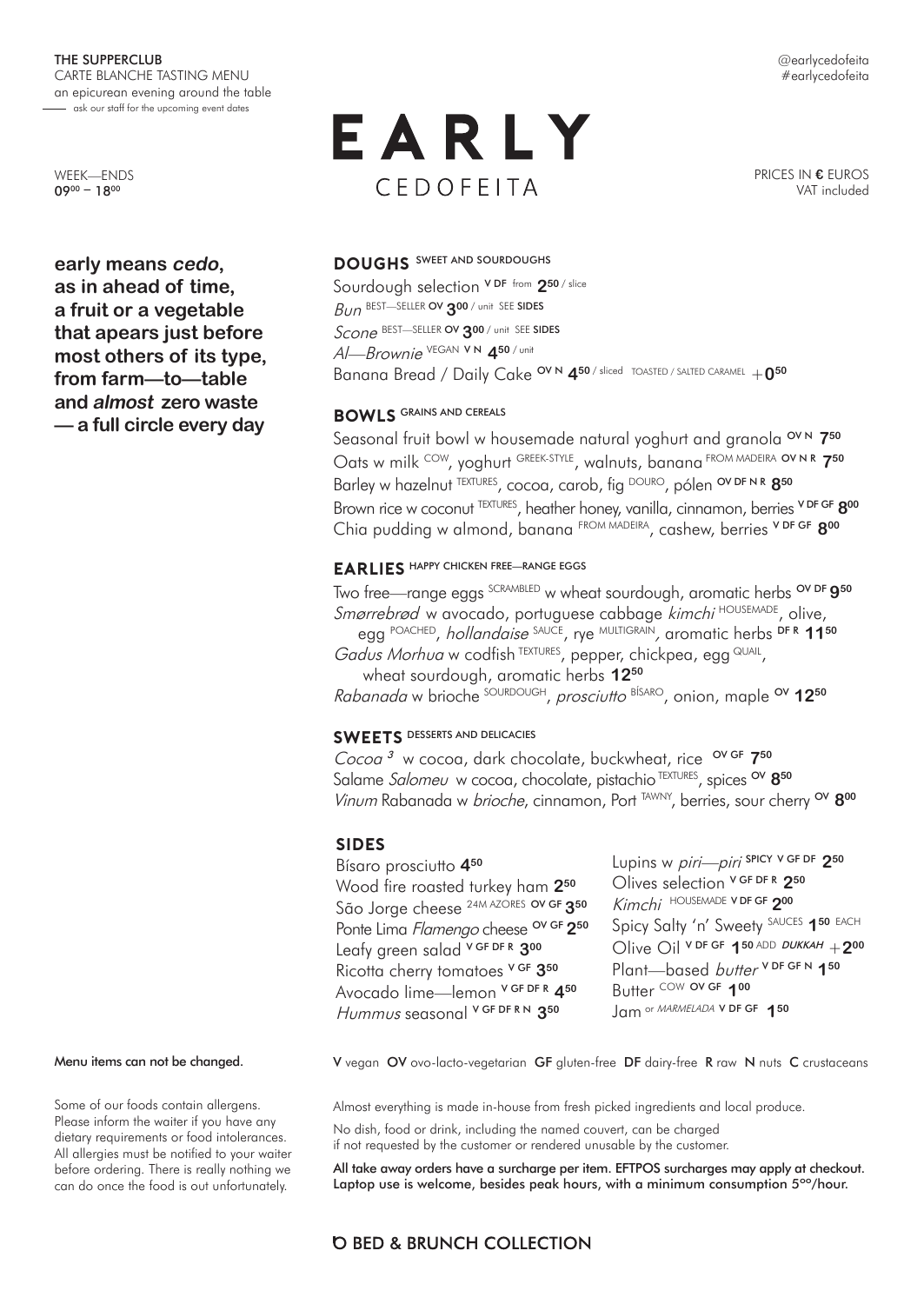WEEK—ENDS 0900 – 1800

Our blends and single origin coffee beans are proudly roasted here in Porto by VERNAZZA COFFEE ROASTERS

To get the best of our drinks, we use whole unhomogenised milk by **VIGOR** 

### **SPECIALITY COFFEE**

Espresso **100** Americano **250**  Macchiato **200** Cortado **250** Flat white **300** Cappuccino **350** Latte **350** Affogato **550** ask for icecream flavour(s) extra coffee shot / decaf +**070** plant-based drink V GF DF +**070** extra milk  $+0^{50}$ iced +**050**

# **CHOCOLATES**

Mocha OV **550** Dark hot chocolate <sup>OV</sup> 5<sup>50</sup>  $\equiv$  sea salt caramel  $+0^{50}$ 

#### **BREW BAR**

Cevada single **100** double **200** Chemex 3 cups **500** V60 1—2 cups **400** Cold Brew **450** SPRITZ **550**

#### **TEAS AND INFUSIONS**

Loose Leaf Tea selection **300** Iced Tea COLD BREW **350** Lemon Carioca single **100** double **200** Fresh Mint / Lemongrass **350** Ginger Root Star Anis **350** Chai Latte **450** DIRTY extra coffee shot **520** Matcha / Turmeric Latte **450**

#### **WATER**

Still 33cl **150** 70cl **300**  Água das Pedras 33cl BOTTLE **250**

# EARLY CEDOFFITA

PRICES IN **€** EUROS VAT included

Our everchanging wine selection solely comprised of Portuguese local wines natural, organic and biodynamic: green, white, *orange*, rosé, red and sparkling wines showcasing Portugal, from north to south and the Atlantic archipelagos

### **NATURAL JUICES** V GF DF R

Daily juice 20<sup>cl from</sup> 400 Citrusy juice 20<sup>cl from</sup> 4<sup>50</sup>

#### **HOUSEMADE SODAS** V GF DF

25<sup>cl</sup> served w still / sparkling water Blueberry, Aniseed—Agastache, Blue Pea Butterfly, Cardamon **350** Hibiscus, Globe amaranth **350** Mallow, Ginger, Lemon **350** Kombucha FERMENTED DRINK **450** Cider FERMENTED DRINK **450**  Tepachai FERMENTED DRINK **450**

# **Bottled SODAS**

Classics selection 20cl BOTTLE from **250**

#### **BEERS / WINES**

Craft Beers 33cl BOTTLE from **500** Wines from 15cl GLASS **450** 75cl BOTTLE **1800** ask your waiter for the current wine selection list

#### **COCKTAILS / SPIRITS**

Cedofeita <sup>GF</sup> 7<sup>50</sup><br>sparkling wine, daily seasonal juice sparkling wine, daily seasonal juice Madame Kombucha GF DF **<sup>950</sup>** tequila, hibiscus, lemon, handcrafted kombucha Espresso Yourself GF DF **1050** vodka, housemade coffee liquor, espresso, *ginjinha* Douro GF DF **850** port white, tonic water, rosemary Bloody Hell GF DF **950** vodka, kimchi, tomato, lime, pimenta da terra, celery

**TO TAKE HOME** AND MUCH MORE Granola / Muesli N from **800**  Jams / Chutneys V GF DF from **800** Plant—based Butters V GF DF from **900** And every other month a new craft beer selection made and bottled in Portugal

A selection of our very best sellers from THE TOWNHOUSE KITCHEN, packed and ready to go home with you. Enjoy!

#### **THE SUPPERCLUB**

CARTE BLANCHE TASTING MENU

— an epicurian dinner evening, informal and intimate, gathering people from different backgrounds, create a community around a table. a multi-course seasonal dinner set the pace of conversations and fuel the curiosity about the ancestral gastronomic practices in Portugal and around the globe up to today.

ask our staff for the upcoming event dates **5500** /PAX — DRINKS NOT INCLUDED

### **THE TOWNHOUSE KITCHEN THE DAILY BRUNCH**

— the cookbook writen by siblings Patrícia and Emanuel de Sousa, images by Daniel Zachrisson, and edited by François Le Bled for NEW HEROES AND PIONEERS Patrícia and Emanuel De Sousa offer a series of recipes and tips 'giving people a sense of what we are all about at the townhouse – which includes everything from the Portuguese culinary traditions to contemporary world cuisines. It is small fuss, big flavour food.'

hardcover – 256 pages – matte paper 210 x 300mm – 1,5 kg – english ISBN – 9789-187-81-5850 (2018) **4500**

@earlycedofeita #earlycedofeita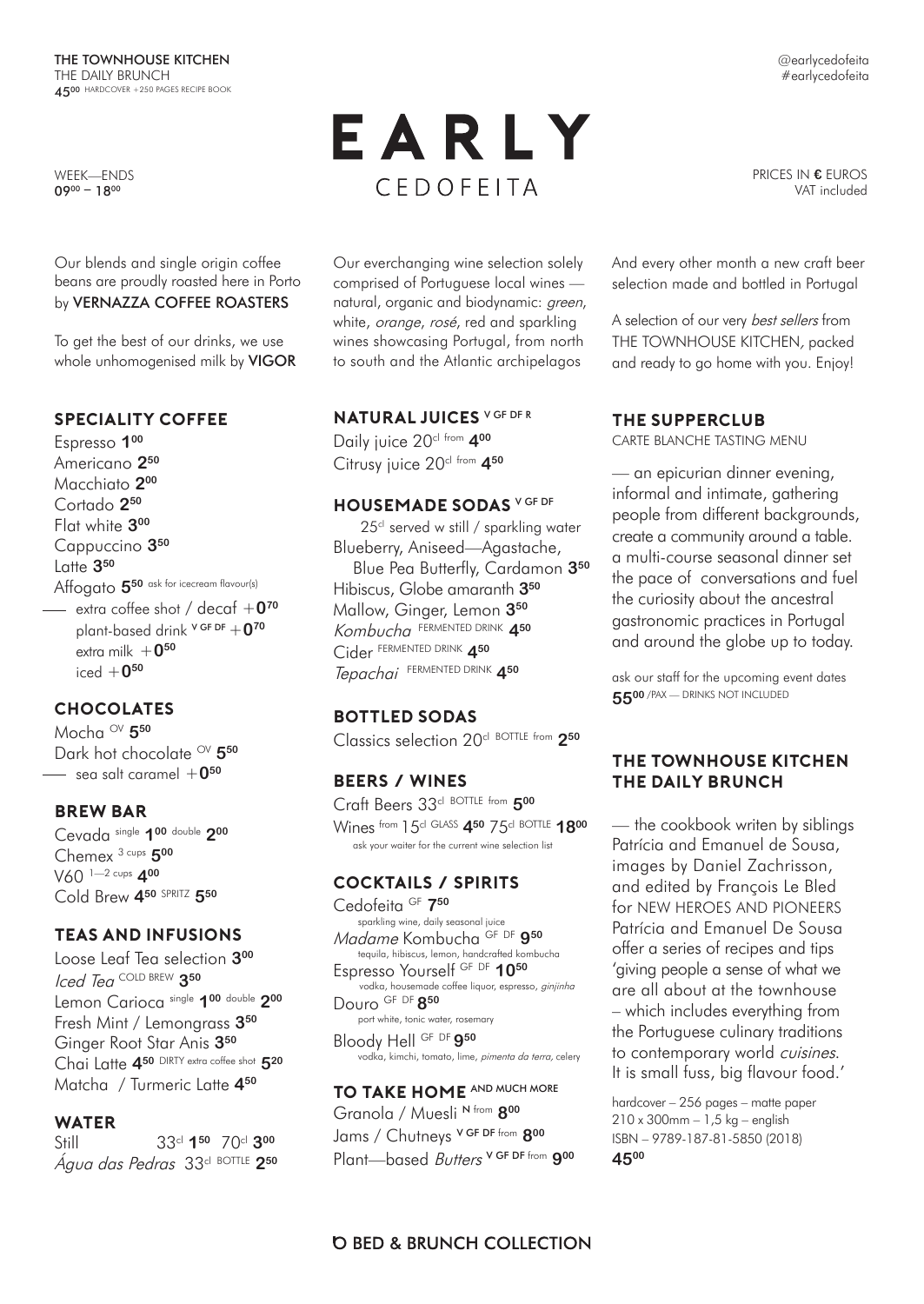WEEK—ENDS  $09^{00} - 18^{00}$ 

**early significa cedo, à frente do seu tempo, como a fruta ou vegetal que aparece pouco antes dos outros do seu tipo, da quinta para a mesa quase desperdício zero — em economia circular** 

# EARLY CEDOFFITA

PREÇOS EM **€** EUROS IVA incluído

#### **DOUGHS** MASSAS MÃE DOCES E SALGADAS

Selecção de pão massa mãe de fermentação lenta VDF desde 250/fatia Bun BEST—SELLER OV **300** / unidade VER EXTRAS Scone BEST—SELLER OV **300** / unidade VER EXTRAS

Al—Brownie VEGAN V N **450** / unidade

Bolo Banana / do Dia OV N **450** / fatia TOSTADO / CARAMELO SALGADO +**050**

#### **BOWLS** GRÃOS E CEREAIS

Salada de fruta c iogurte e granola caseira <sup>OVN</sup> 7<sup>50</sup> Aveia GF c leite VACA, iogurte ESTILO GREGO, nozes, banana DA MADEIRA OV N R **750** Cevada c avelã TEXTURAS, cacau, alfarroba, figo DOURO, pólen OV DF N R **850** Arroz c coco TEXTURAS, canela, mel de urze, baunilha, bagas V GF DF **800**  Pudim de chia c amêndoa, banana DA MADEIRA, caju, bagas V DF GF R **800**

#### **EARLIES** OVOS DE GALINHAS FELIZES CRIADAS AO AR LIVRE

Dois ovos MEXIDOS c pão massa mãe, ervas aromáticas OV DF **950** Smørrebrød c abacate, couve portuguesa CASEIRO, azeitona, ovo ESCALFADO, hollandaise MOLHO, centeio MULTIGRAIN, ervas aromáticas OV DF R **1150**  Gadus Morhua c bacalhau TEXTURAS, pimento, grão-de-bico, ovo CODORNIZ, pão massa mãe, ervas aromáticas **1250** Rabanada c brioche MASSA MÃE, presunto BÍSARO, cebola, ácer <sup>ov</sup> 12<sup>50</sup>

## **SWEETS** DOCES E SOBREMESAS

Cocoa <sup>3</sup> c cacau, chocolate negro, trigo sarraceno, arroz OV GF **750**  Salame Salomeu c cacau, chocolate, pistácio TEXTURAS, especiarias <sup>ov</sup> 8<sup>50</sup> Vinum Rabanada c brioche MASSA MÃE, canela, Porto TAWNY, bagas, ginjas OV **800**

# **EXTRAS**

Presunto Bísaro 24M CURA DF GF **450** Fiambre de Peru a Lenha **250** Queijo São Jorge AÇORES DOP OV GF **350**  Queijo Flamengo PONTE LIMA OV GF **250** Salada verde V GF DF R **300** Tomates cherry c ricotta V GF 350 Abacate lima—limão V GF DF R **450** Hummus da época V GF DF R N **350**

Tremoços c piri—piri PICANTE V GF DF **250** Azeitonas V GF DF R **250**  Kimchi caseiro V DF GF **200** Spicy Salty 'n' Sweety MOLHOS 150  $\overline{A}$ zeite <sup>V DF GF</sup> 1<sup>50 ADD</sup> *DUKKAH* + 200 Manteiga vegetal VEGAN V DF GF N **150** Manteiga VACA OV GF **100** Compota ou MARMELADA V DF GF **150**

Items do menu não podem ser alterados.

Alguns dos alimentos contêm alérgenos. Informe-nos de eventuais necessidades dietéticas ou intolerâncias alimentares. Todas as alergias devem ser notificadas antes de fazer o pedido. Não há nada que possamos fazer após servir o pedido.

V vegan OV ovo-lacto-vegetariano GF sem gluten DF sem lactose R cru N nozes C crustáceos

Nenhum prato, produto alimentar ou bebida, incluindo o denominado couvert, pode ser cobrado se não for solicitado pelo cliente ou por este for inutilizado.

Quase tudo é feito aqui a partir de ingredientes recém-colhidos e produtos locais.

Sobretaxas take away cobradas por item. Sobretaxas EFTPOS cobradas por pagamento. Computadores são bem-vindos, fora das horas de pico, com consumo mínimo 5<sup>00</sup> / hora.

# @earlycedofeita #earlycedofeita

# **O BED & BRUNCH COLLECTION**